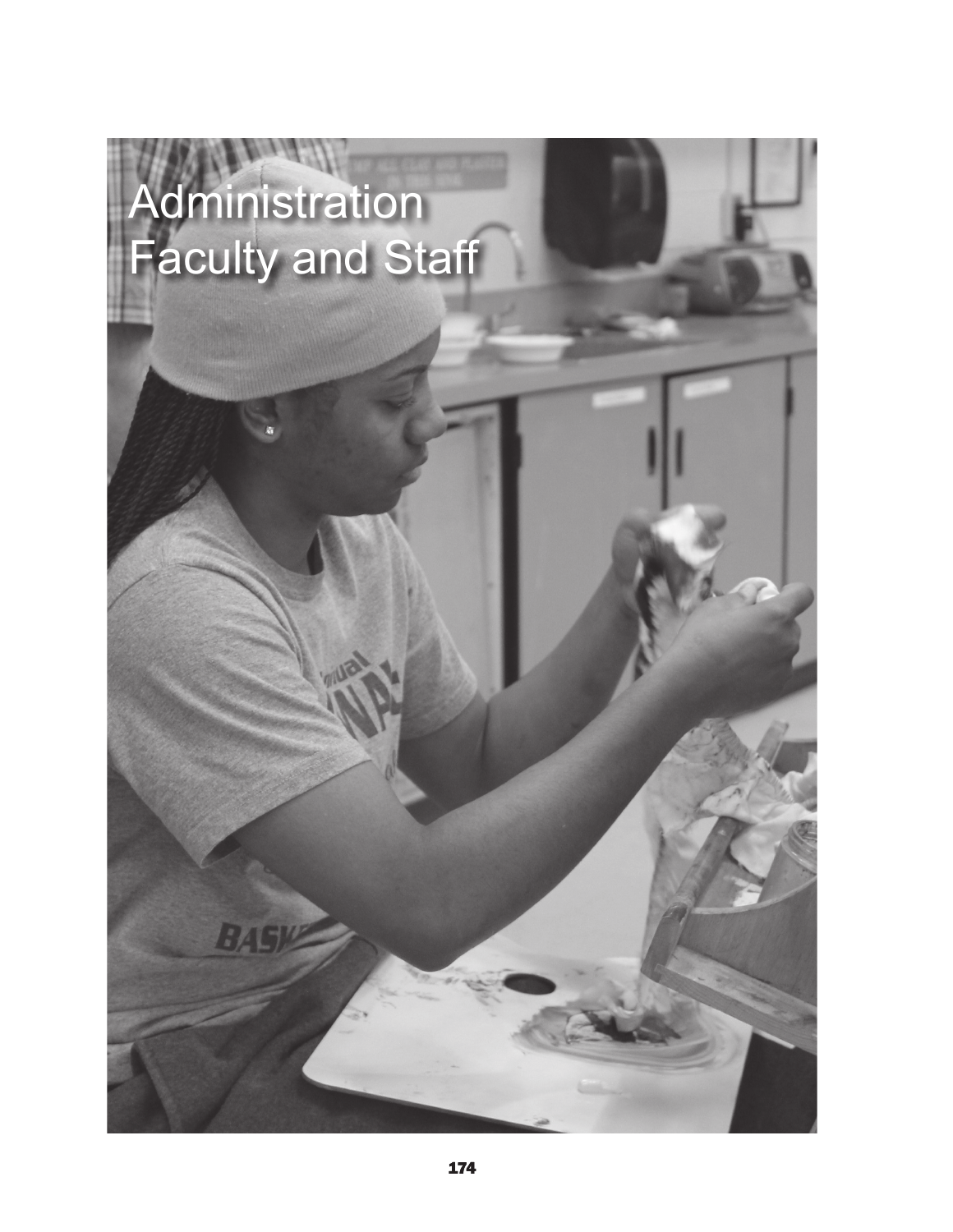TAMI AFDAHL, Director of College Relations A.S. Sheridan College, 1993 B.S. Black Hills State University, 1995 Work: (307) 532.8206 Email: tami.afdahl@ewc.wy.edu

JOEL ALWORTH, Welding A.A. Casper College, 2009 B.A. University of Wyoming, 2010 M.A. Grand Canyon University, 2013 Work: (307) 532.8275 Email: joel.alworth@ewc.wy.edu

TOM ANDERSEN, Women's Basketball Coach B.S. Valley City State University, 1978 M.S. Bemidji State University, 1987 Work: (307) 532.8321 Email: tom.andersen@ewc.wy.edu

**TIM ANDERSON, Welding/Portable Lab** A.A.S. Eastern Wyoming College, 2005 CWI/CWE American Welding Society Work: (307) 532.8380 Email: tim.anderson@ewc.wy.edu

AARON BAHMER, Instructional Technologist B.A. University of Wyoming, 1991 B.S. University of Wyoming, 1991 B.S. University of Wyoming, 1991 M.S. University of Wyoming, 2002 Work: (307) 532.8284 Email: aaron.bahmer@ewc.wy.edu

DAVID BANVILLE, Instructional Technology Specialist B.S. American University, 1999 M.S. American University, 2001 Ph.D. American University, 2007 Work: (307) 532.8379 Email: david.banville@ewc.wy.edu

LYNN BEDIENT, Welding Certificate, Eastern Wyoming College, 1982 AAS Eastern Wyoming College, 2011 CWI/CWE American Welding Society Work: (307) 532.8274 Email: lynn.bedient@ewc.wy.edu

EDWIN C. BITTNER, Veterinary Technology B.S. University of Wyoming, 1971 V.M.D. University of Pennsylvania, 1975 Work: (307) 532.8267 Email: ed.bittner@ewc.wy.edu

JAMIE BLACK, Residence Life Coordinator A.A. Eastern Wyoming College, 2010 B.S. Chadron State College, 2012 Work: (307) 532.8341 Email: jamie.black@ewc.wy.edu

HOLLY BRANHAM, Executive Assistant to the President A.A. Chadron State College, 1978 Work: (307) 532.8303 Email: holly.branham@ewc.wy.edu

LORI BRITTON, Science Instructor B.S. University of Wyoming, 1989 M.S. University of Wyoming, 2001 Work: (307) 358.5622 Email: lori.britton@ewc.wy.edu

JUDY BROWN, Gear-Up Director B.A. University of Wyoming, 1991 Work: (307) 532.8269 Email: judy.brown@ewc.wy.edu

DONNA K. CHARRON, Cosmetology Certificate - Beauty School of Fashion, 1979 A.A.S. Eastern Wyoming College, 2000 Work: (307) 532.8363 Email: donna.charron@ewc.wy.edu

JAKE CLARK, Instructor/Rodeo Coach B.S. Chadron State College, 1994 Work: (307) 532.8337 Email: jake.clark@ewc.wy.edu

JOHN CLINE, Art B.F. A., Frostburg State University, 2002 M.F.A., East Tennessee State University, 2005 Work: (307) 532.8291 Email: john.cline@ewc.wy.edu

REX J. COGDILL, Vice President for Student Services B.S. Chadron State College, 1976 M.P.A. University of Arizona, 1982 Ph.D. University of Nebraska, 1995 Work: (307) 532.8257 Email: rex.cogdill@ewc.wy.edu

ELLEN CREAGAR, Social Science/Business B.A. Wellesley College, 1986 J.D. University of Colorado, 1990 M.A.T. University of Wyoming, 2010 Work: (307) 532.8345 Email: ellen.creagar@ewc.wy.edu

ROBERT D. CREAGAR, Mathematics B.S. Colorado School of Mines, 1991 M.S. University of CO-Denver, 1995 Work: (307) 532.8298 Email: bob.creagar@ewc.wy.edu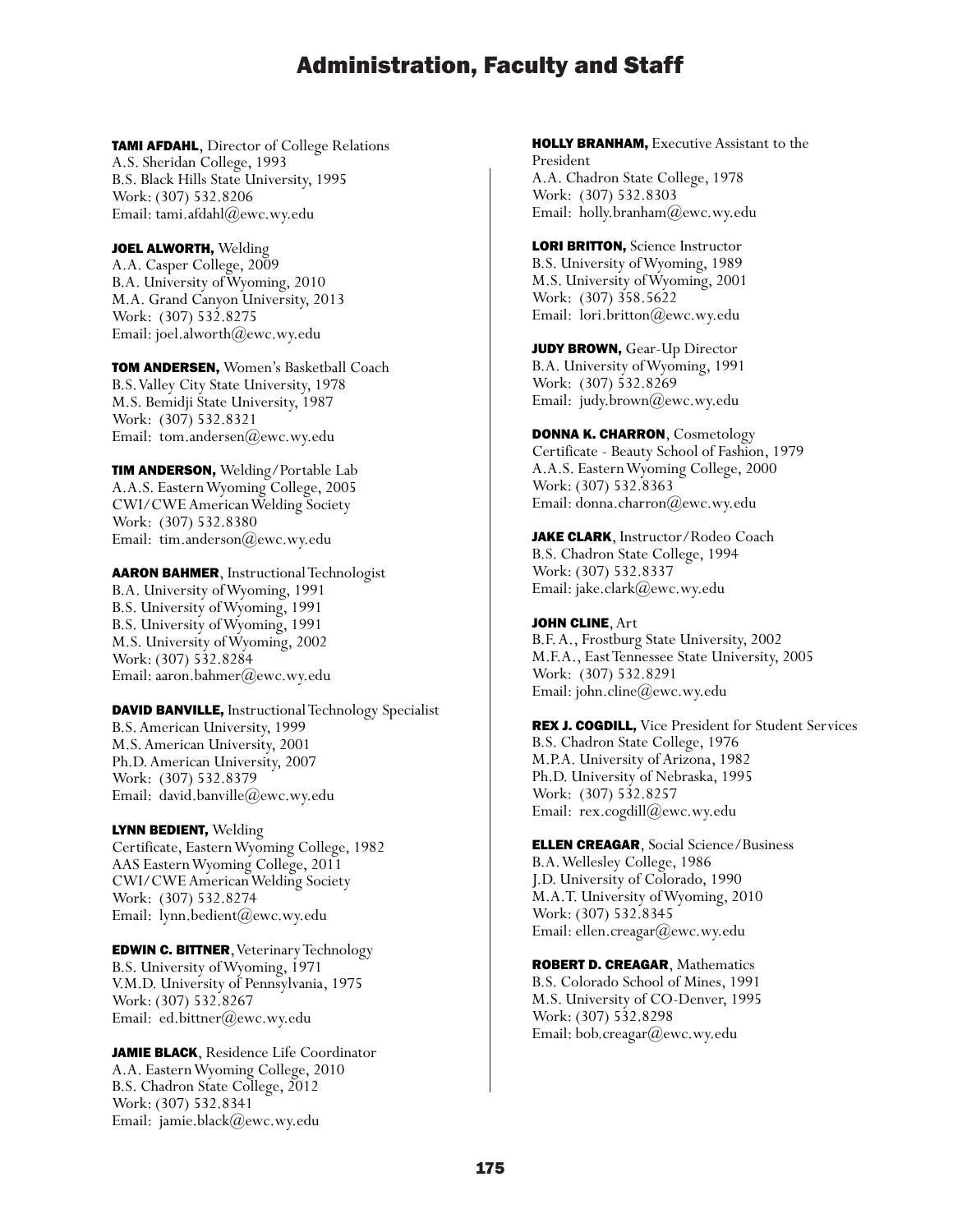LAWRENCE CURTIS, Criminal Justice Division Chair Arts, Humanities, Social & Behavioral Sciences Wyoming Law Enforcement Academy, 1984 B.A. Chadron State College, 1991 FBI National Academy, 1999 Work: (307) 532.8297 Email: lawerence.curtis@ewc.wy.edu

CASEY DEBUS, Library Co-Director A.S. Eastern Wyoming College, 2004 B.S. University of Wyoming, 2006 M.L.S.Southern Connecticut State University, 2009 Work: (307) 532.8375 Email: casey.debus@ewc.wy.edu

MICHAEL DeMERS, Music B.A. University of Minnesota, 2007 M.M. University of Arizona, 2011 Work: (307) 532.8368 Email: michael.demers@ewc.wy.edu

RAY DEWITT, Mathematics B.S. Montana State University, 2000 M.S. Montana State University, 2004 Work: (307) 532.8281 Email: ray.dewitt(*a*)ewc.wy.edu

MELISSA DISHMAN, FBI Coordinator B.S. Bellevue University, 1996 A.A.S. Spencer Business School, 1994 Work: (307) 532.8365 Email: melissa.dishman@ewc.wy.edu

MIKE DURFEE, Associate Vice President for Outreach and Learning B.S. Chadron State College, 1970 M.S. Kearney State College, 1997 Ed.S. University of Wyoming, 1985 Work: (307) 532.8346 Email: mike.durfee@ewc.wy.edu

HEIDI EDMUNDS, Psychology A.A. Eastern Wyoming College, 2001 B.A. University of Wyoming, 2003 M.A.E. Chadron State College, 2005 LPC State of Wyoming Work: (307) 532.8296 Email: heidi.edmunds@ewc.wy.edu

ANDY ESPINOZA, Workforce Computer Instructor B.A. University of Southern Colorado, 1979 Work: (307) 532.8262 Email: andy.espinoza@ewc.wy.edu

AMANDA FEAR, Cosmetology CLAAS Eastern Wyoming College, 2005 Instructors License – IBMC, 2014 Work: (307) 532.8362 Email: amanda.fear@ewc.wy.edu

KELLEE GOODER, Director of Residence Life B.A. Chadron State College, 2001 Work: (307) 532.8336 Email: kellee.gooder@ewc.wy.edu

TERI GRIFFIN, Adult Learning Center Coordinator, Douglas B.S. University of Wyoming, 1989 Work: (307) 358.5622 Email: teri.griffin@ewc.wy.edu

JOHN HANSEN, Communication Instructor B.A. Eastern New Mexico University, 2001 M.A. Eastern New Mexico University, 2010 Work: (307) 532.8367 Email: john.hansen@ewc.wy.edu

**KEITH JARVIS, Director of Physical Plant** A.S. Eastern Wyoming College, 2012 Work: (307) 532.8255 Email: keith.jarvis@ewc.wy.edu

CASEY JONES, Men's Basketball/Golf Coach A.A. Eastern Wyoming College, 1998 B.S. Evergreen State College, 2000 Work: (307) 532.8246 Email: casey.jones@ewc.wy.edu

JO ELLEN KEIGLEY, Testing/Career Center Coordinator A.A. Eastern Wyoming College, 2006 B.S. Chadron State College, 2009 Work: (307) 532.8288 Email: joellen.keigley@ewc.wy.edu

CHUCK KENYON, Information Technology Coordinator A.A.S. Eastern Wyoming College, 1985 B.S. Colorado State University, 2008 Work: (307) 532.8302 Email: chuck.kenyon@ewc.wy.edu

PEGGY KNITTEL, Microbiology, Zoology, Biology B.S. Creighton University, 1974 M.D. University of Nebraska College of Medicine, 1981 Work: (307) 532.8266 Email: peggy.knittel@ewc.wy.edu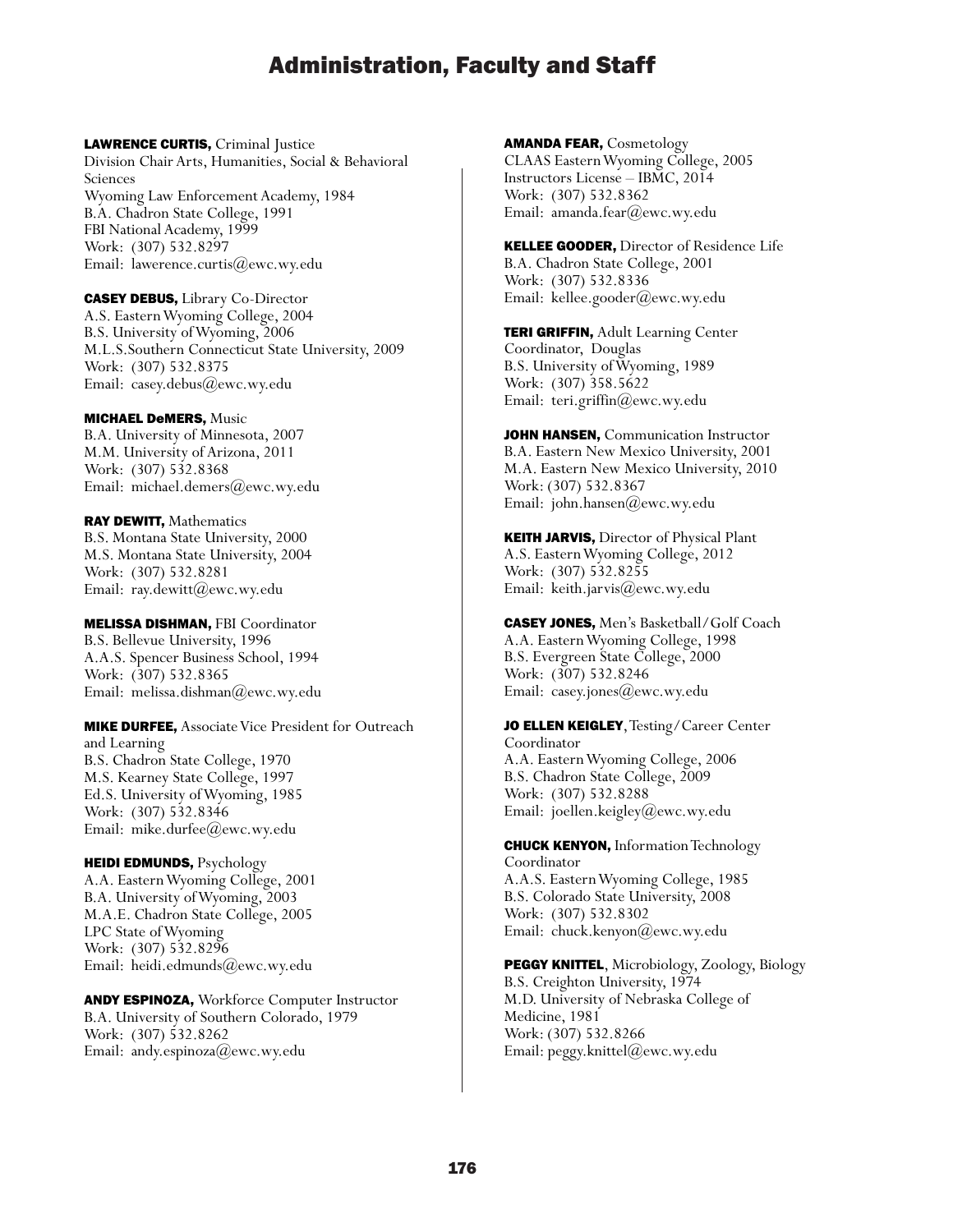RON LAHER, Vice President for Finance & Administrative Services B.S. University of Wyoming, 1984 Work: (307) 532.8218 Email: ron.laher@ewc.wy.edu

JANICE LILLETVEDT, Physical Education B.S. Montana State University, 1972 M.S. Montana State University, 1976 M.Ed. Chadron State College, 1984 Work: (307) 532.8358 Email: jan.lilletvedt@ewc.wy.edu

BECKY LORENZ, Library Co-Director B.A. University of Wyoming, 1978 Work: (307) 532.8210 Email: becky.lorenz@ewc.wy.edu

**SUSAN MCBRIDE, Director of the Douglas Campus** B.A. University of Wyoming, 1974 M.A. University of Wyoming, 1979 Work: (307) 358.5622 Email: sue.mcbride@ewc.wy.edu

JOSH MCDANIEL, Mathematics B.S. Arizona State University, 2006 M.A. Arizona State University, 2008 Work: (307) 532.8256 Email: joshua.mcdaniel@ewc.wy.edu

DIANE MCQUEEN, ABE/GED/ESL Director B.A. Coe College, 1982 M.A. Macquarie University, Sydney, Australia, 1997 Work: (307) 532.8399 Email: diane.mcqueen@ewc.wy.edu

COURT MERRIGAN, Learning Skills Coordinator B.A. Creighton University, 1998 M.A. University Sheffield, 2002 Work: (307) 532.8378 Email: court.merrigan@ewc.wy.edu

JAMIE MICHAEL, Veterinary Technology A.S. Eastern Wyoming College, 2001 B.S. St. Petersburg College, 2014 Work: (307) 532.8376 Email: jamie.michael@ewc.wy.edu

**JENNIFER MINKS, Business** A.A. Eastern Wyoming College, 2003 B.S. University of Wyoming, 2006 M.S. University of Wyoming, 2007 CPA, State of Wyoming, 2008 Work: (307) 532.8285 Email: jennifer.minks@ewc.wy.edu

COLLEEN MITCHELL, Veterinary Technology PVM/B.S. University of Nebraska Lincoln, 1982 DVM Kansas State University, 1986 Work: (307) 532.8360 Email: colleen.mitchell@ewc.wy.edu

**STUART NELSON, Director of Human Resources** B.S. University of Wyoming, 1981 M.B.M. Lesley College, 1988 Ed.S. University of Wyoming, 2007 Work: (307) 532.8330 Email: stuart.nelson@ewc.wy.edu

JOHN D. NESBITT, English, Spanish B.A. University of California at Los Angeles, 1971 M.A. University of California at Davis, 1974 Ph.D. University of California at Davis, 1980 Diploma in Spanish Philology, Instituto de Filologia Hisp·nica, Saltillo, Coahuila (Mexico), 1994 Work: (307) 532.8292 Email: john.nesbitt@ewc.wy.edu

**STAN NICOLLS, Welding Lab Coordinator** A.A.S. Eastern Wyoming College, 2003 AWS Certified Structural Welder AWS Certified Welding Educator Work: (307) 532.8370 Email: stan.nicolls@ewc.wy.edu

DEBBIE OCHSNER, Psychology A.A. Eastern Wyoming College, 1983 B.S. University of Wyoming, 1999 M.S. University of Wyoming, 2003 Work: (307) 532.8384 Email: debbie.ochsner@ewc.wy.edu

MICHELE OGBURN, Director of Counseling B.A. University of Wyoming, 1996 M.S.W. University of Wyoming, 2007 LCSW, 2008 NHA, 2012 Work: (307) 532.8238 Email: michele.ogburn@ewc.wy.edu

MAI LEE OLSEN, Admission Coordinator B.S. Texas Tech University, 2012 Work: (307) 532.8237 Email: mailee.olsen@ewc.wy.edu

KAREN PARRIOTT, Business Office Director B.A. Chadron State College, 1992 Work: (307) 532.8264 Email: karen.parriott@ewc.wy.edu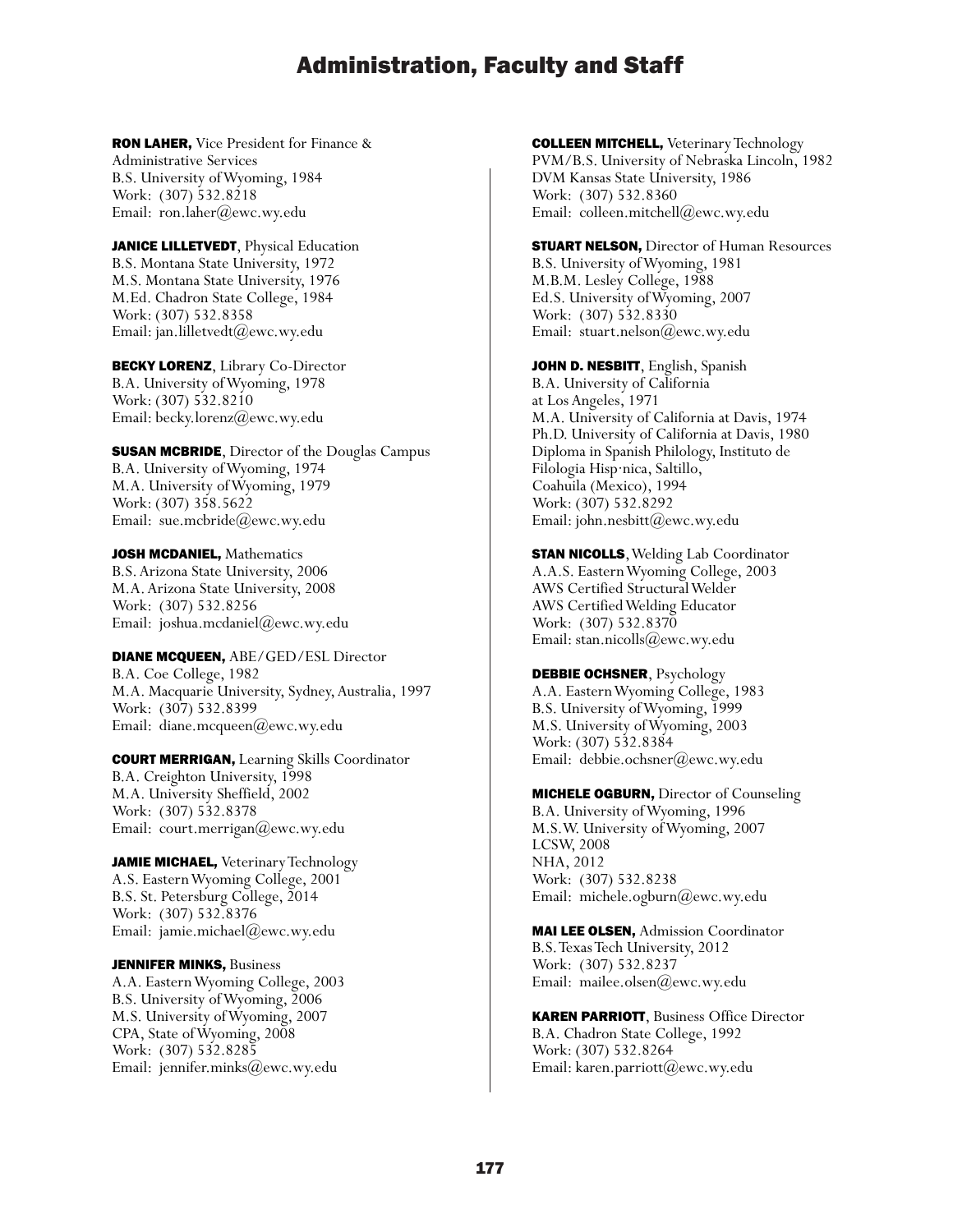#### RICHARD PATTERSON, President

Wyoming Law Enforcement Academy, 1979 A.A. Eastern Wyoming College, 1982 B.A. Chadron State College, 1984 M.A. Chadron State College, 1986 Ed.S. Chadron State College, 1989 Ph.D. University of Wyoming, 1992 LPC State of Wyoming LAT State of Wyoming Work: (307) 532.8202 Email: richard.patterson@ewc.wy.edu

LORNA A. PEHL, Chemistry, Division Chair Veterinary Technology B.A. Seattle Pacific University, 1983 M.S. University of Wyoming, 1988 Ph.D. University of Wyoming, 2000 Work: (307) 532.8287 Email: lorna.pehl@ewc.wy.edu

LANCE PETSCH, Coordinator of Intramurals & Athletics A.A. Eastern Wyoming College, 1993 B.S. University of Wyoming, 2000 M.S. United States Sports Academy, 2013 Work: (307) 532.8338

#### PATRICIA PULLIAM, Business & Computer

Applications Instructor B.B.A. St. Edwards University, 1985 M.B.A. St. Edwards University, 1988 Work: (307) 532.8372 Email: patricia.pulliam@ewc.wy.edu

Email: lance.petsch@ewc.wy.edu

KIMBERLY RUSSELL, Director of Institutional Research A.A. Western Nebraska Community College, 1999 B.S. University of Wyoming, 2001 Work: (307) 532.8251 Email: kimberly.russell@ewc.wy.edu

ROBERT SCHMALZRIED, Mathematics B.S. Youngstown State University, 1999 M.S. Youngstown State University, 2004 Work: (307) 532.8295 Email: robert.schmalzried@ewc.wy.edu

CRISTI SEMMLER, Veterinary Technology A.S. South Dakota State University, 2000 B.S. Colorado State University, 2002 A.A.S. Ridgewater College, 2004 Work: (307) 532.8331 Email: cristi.semmler@ewc.wy.edu

JULIE SHERBEYN, Head Volleyball/Retention B.S. University of Nebraska Lincoln, 1992 M.A. University of Nebraska Kearney, 1996 Work: (307) 532.8248 Email: julie.sherbeyn@ewc.wy.edu

KEITH SMITH, Webmaster J.C.C. Northwest College, 1989 Work: (307) 532.8231 Email: keith.smith@ewc.wy.edu

ZACH SMITH, Director of Enrollment Management B.A. University of Nebraska-Lincoln, 2006 Work: (307) 532.8232 Email: zach.smith@ewc.wy.edu

KAITLYN STEBEN, Agriculture B.S. Truman State University, 2008 M.S. University of Wyoming, 2012 Work: (307) 532.8271 Email: kaitlyn.steben@ewc.wy.edu

CATHERINE STEINBOCK, Early Childhood Education B.S. University of Wyoming, 1994 M.S. University of Wyoming, 2001 Work: (307) 532.8339 Email: catherine.steinbock@ewc.wy.edu

**SUSAN STEPHENSON, Director of Financial Aid** B.G.S. Pittsburg State University, 1993 B.A. Drury University, 1997 Work: (307) 532.8325 Email: susan.stephenson@ewc.wy.edu

MONTE B. STOKES, Agriculture B.S. Montana State University, 1993 D.V.M. Colorado State University, 1997 Work: (307) 532.8273 Email: monte.stokes@ewc.wy.edu

KELLY STRAMPE, Composition and Literature B.A. University of Wyoming, 2009 M.A. University of Wyoming, 2011 Work: (307) 532.8373 Email: kelly.strampe@ewc.wy.edu

TYLER VASKO, Software Administrator A.S. Eastern Wyoming College, 1996 B.S. University of Wyoming, 1999 Work: (307) 532.8235 Email: tyler.vasko@ewc.wy.edu

RICHARD L. VONBURG, Agriculture, Economics, **Statistics** Chair-Division of Business and Technology B.S. University of Wyoming, 1968 M.S. University of Wyoming, 1970 Work: (307) 532.8299 Email: rick.vonburg@ewc.wy.edu

DAVID VONDY, Director of Athletics/Fitness Center B.A. Western State Colorado University, 2002 M.S. University of Northern Colorado, 2004 EDL University of Northern Colorado, 2006 Work: (307) 532.8244 Email: david.vondy@ewc.wy.edu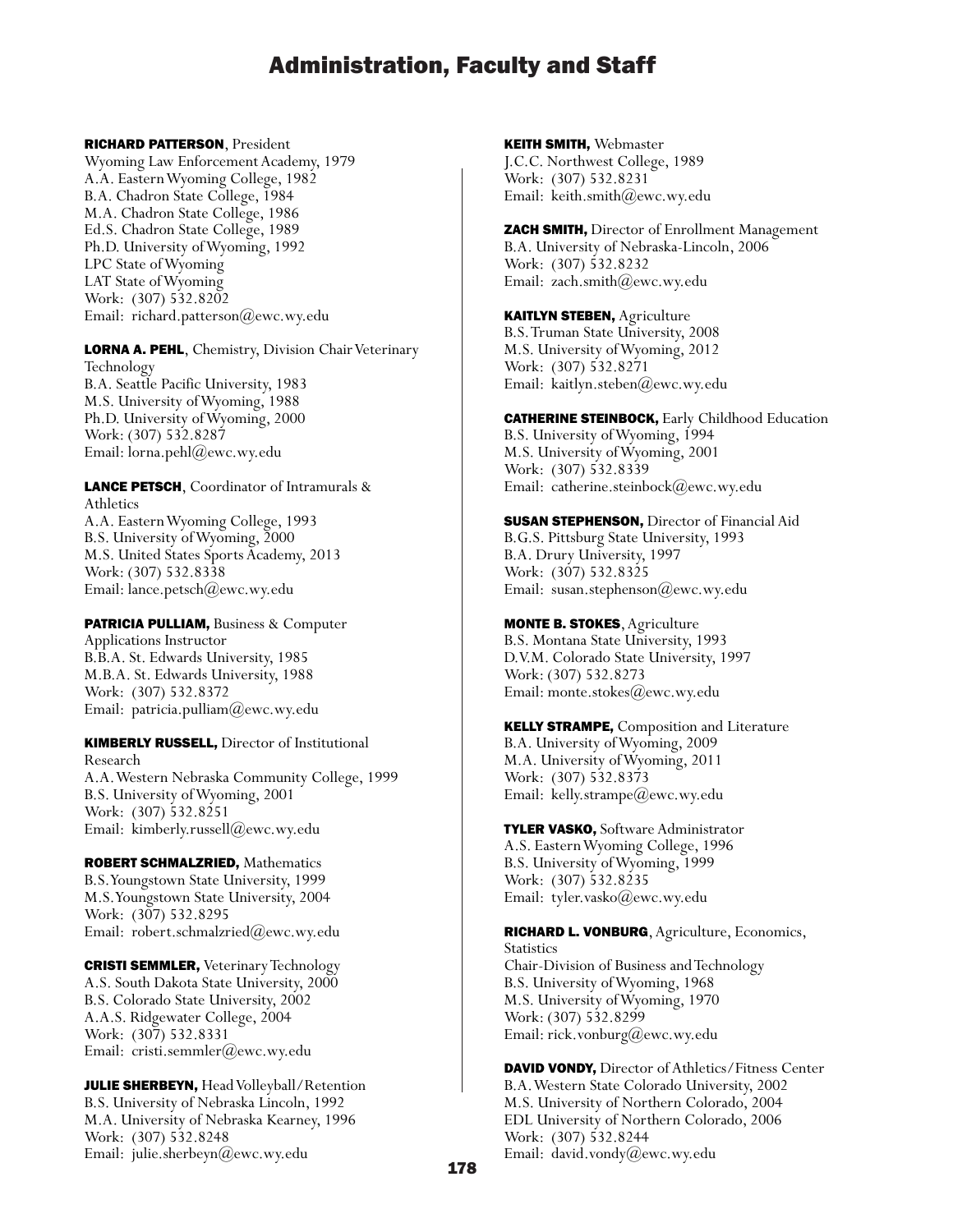**SUSAN L. WALKER, Veterinary Technology** A.A. Eastern Wyoming College, 1992 D.V.M. Colorado State University, 1997 Work: (307) 532.8279 Email: susan.walker@ewc.wy.edu

CHRISTOPHER R. WENZEL, Biology, Zoology, Rangeland Ecology, Watershed Management, Renewable Resources Division Chair Science B.S. Lake Superior State University, 1988 M.S. University of Wyoming, 1993 Work: (307) 532.8293 Email: chris.wenzel@ewc.wy.edu

**DONNA WHITE, Community Education Associate** Director B.S. Montana State University, 1975 M.A. University of Wyoming, 1988 Work: (307) 532.8323 Email: donna.white@ewc.wy.edu

VICKIE WINNEY, Health Technology Instructor A.S. Odessa College, 1984 Work: (307) 358.5622 Email: vickie.winney@ewc.wy.edu

CLYDE WOODS, Procurement and Contracts Director B.B.A. Pacific Lutheran University, 1986 M.B.A. City University, 1991 Certified Purchasing Manager, National Association of Purchasing Management, Inc Work: (307) 532.8359 Email: clyde.woods@ewc.wy.edu

GEORGIA YOUNGLOVE, Agriculture/Livestock Judging A.S. Northwest College, 1988 B.S. Oklahoma State University, 1991 M.S. Texas A&M, 1993 PhD University of Wyoming, 1998 Work: (307) 532.8374 Email: georgia.younglove@ewc.wy.edu

GWENDOLYN YUNG, Health Technology B.S. University of Nebraska Medical Center College of Nursing, 1995 Work: (307) 532.8247 Email: gwendolyn.yung@ewc.wy.edu

### Emeriti

JOHN ANTHONY Assistant Dean Emeritus, Instruction, Douglas Campus LYNNEA BARTLETT Vice President Emeritus, Institutional Development **BILLY BATES** Dean Emeritus, Student Services JACK BOTTENFIELD President Emeritus

ROY BUTLER Instructor Emeritus in Transport Refrigeration MARILYN COTANT Vice President Emeritus, Student Services WAYNE DEAHL Instructor Emeritus in English/ Communication LARRY DODGE Instructor Emeritus in Mathematics DANIEL DOHERTY Instructor Emeritus, Theatre & Dance, Communication & Mass Media KATHERYNE EARL Instructor Emeritus in Mathematics JEANNE H. HAMER Instructor Emeritus in Music DONALD R. HILLS Instructor Emeritus in Business Administration DON HODGSON Instructor Emeritus in History/ Political Science **KEN JOHNSON** Instructor Emeritus in Business, Douglas Campus JOHN E. KAPPELER Instructor Emeritus in Business Administration **GERI LEWIS** Instructor Emeritus, Mathematics **BILL MARSH** Dean Emeritus, College Services JANAN MCCREERY Instructor Emeritus in Education MELISSA MEEBOER Instructor Emeritus in Business **SUE MILNER** Instructor Emeritus in Art PATTI SUE PETERSON Instructor Emeritus in Veterinary Technology VERL E. PETSCH, JR. Instructor Emeritus in Physical Education VERLE J. PUNKE Instructor Emeritus in Biology CHERYL RABOIN Instructor Emeritus in Mathematics ROLLAND RABOIN Instructor Emeritus in Psychology CHARLES ROGERS President Emeritus **GLENN SCHLEVE** Instructor Emeritus in Criminal Justice WILLIAM SCHMIDT Instructor Emeritus in Cosmetology **PHIL SHELLER** Associate Dean Emeritus, Instruction GUIDO E. SMITH President Emeritus **JUDY STELLPFLUG** Instructor Emeritus in Cosmetology ROBERT C. THOMAS Dean Emeritus, Business Affairs LELAND VETTER Instructor Emeritus in Welding & Joining Technology **TIM WALTER** Instructor Emeritus in Agriculture RICHARD E. WATSON Instructor Emeritus, Refrigeration & Air Conditioning Part-time Faculty Eastern Wyoming College employs a large number

of part-time instructors. These people fortify our regular instructional program in day and extended classes, both on-campus and off-campus.

We wish to extend our appreciation to these people and regret that space does not permit us to list them individually.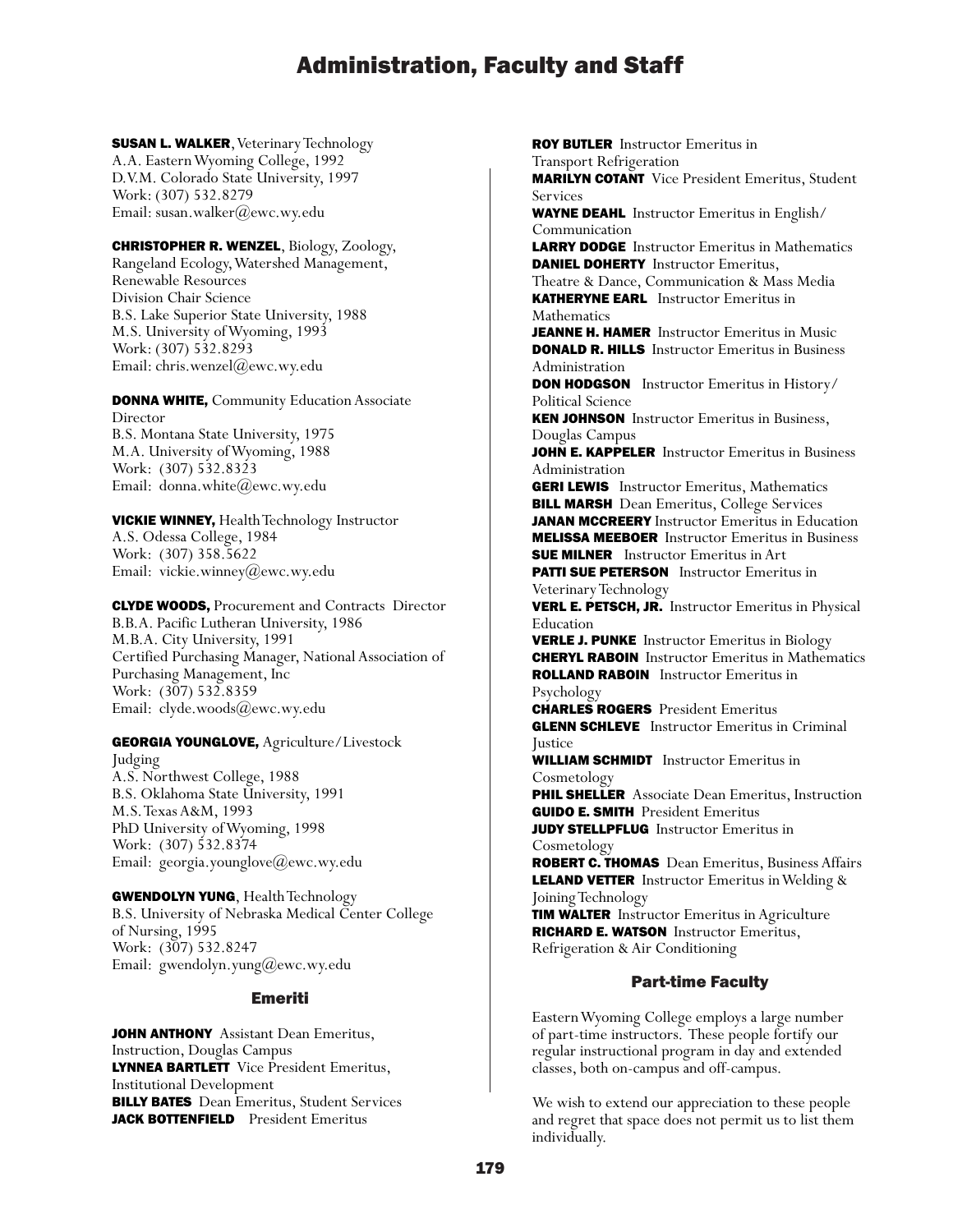#### Staff Personnel

**TRAVIS ACKERMAN** Buildings<br>**STEVE AKRIGHT** Grounds **STEVE AKRIGHT** Grounds<br>**ADRIANA ALEMAN** Food Services **ADRIANA ALEMAN** Food Services **SHAWN BOISSE** Buildings **SHAWN BOISSE DEBBIE BUTORAC** Buildings MARISOL CHAVEZ Admissions **CURTIS CLARK** Buildings<br>**TRISH COLBY** Business **CRAIG CORLEY** Douglas Maintenance<br>**ALEXANDRA DEMERS** Food Services **ALEXANDRA DEMERS<br>SONDRA DENT** PAT EILERT **DIXIE ELDER** Food Services<br>**DEBBIE EUTSLER** Food Services DEBBIE EUTSLER **LINDA EVANS** College Relations<br> **BRANDY GRAYBILL** GEAR UP **BRANDY GRAYBILL** J. R. GUTIERREZ Buildings JOHN HALE Buildings **RICK HAROLD** Food Services<br>**SANDRA HAROLD** Learning Office **SANDRA HAROLD TERRI HAUF** Financial Aid<br>**CINDY HIEGEL** Buildings **CINDY HIEGEL<br>BRANDY HOREJS** KIM JONES College Relations **DIXIE KROENLEIN** Information Center<br> **HOLLY LARA** Development **GREG MARTIN Computer Services**<br>**REBECCA MCALLISTER** Financial Aid REBECCA MCALLISTER Financi<br> **LORI MOORE** Payroll **LORI MOORE LAURIE MUELLER** Food Services<br> **KATE NORTON** Vet Tech KATE NORTON<br>KAREN POSTEN **HENRY PRADO** Buildings **TRACY RODGERS** Buildings<br>**ELAINE RUSH** Food Serve **SUSAN SCHAEFER** Community Education **SUE SCHMIDT** Student Records<br>**MARCELLA SCHWEITZER** Food Services **MARCELLA SCHWEITZER AMY SMITH** Student Records<br> **DON SNYDER** Grounds Assistan **VONDA SOESTER** Copy Center JAMIE SULLIVAN Douglas Office **CHRIS URBANEK** Computer Services<br>**ANTONIO VELAZOUEZ** Bus Driver/Custodian **ANTONIO VELAZQUEZ PATRICIA VELAZQUEZ** Athletics<br>**LYNN WAMBOLDT** Learning **LYNN WAMBOLDT** Learning Office<br> **HOLLY WEST** Financial Aid

Business Office College Relations<br>Buildings Business Office Development Counseling/Outreach Food Services Grounds Assistant Financial Aid

#### Outreach Coordinators

Chugwater Moorcroft Newcastle Glendo Glenrock Upton Guernsey

| JODY ASH                  |  |
|---------------------------|--|
| <b>MELISSA BUCKMILLER</b> |  |
| KIM CONZELMAN             |  |
| SANDY ENGLING             |  |
| MARGARET FARLEY           |  |
| <b>BRANDY DONNER</b>      |  |
| GAIL HEIMBUCK             |  |

**BRITTANY LENZ** Sundance<br> **LAURA LYNN** Hulett **LAURA LYNN** Hule<br>**JANAE POAGE** Lusk **JANAE POAGE PATTY SCOTT** LaGrange **SUE TRAUTWEIN** Wheatland

#### Technical Advisory Committees

AGRICULTURE GREG ASA **Ag Business**<br>**STEVE FEAGLER** First State B **KELLY GROENE** Ag Business<br>**HEATHER HAAS** Ag Business **HEATHER HAAS DEWEY HAGEMAN** Ag Business **DAVE HANSEN** Pinnacle Bank<br>**DOUG HUBBARD** Ag Business **DOUG HUBBARD** Ag Bus<br>**DAN KEENER** Westco **DAN KEENER** 

**CHRISTINE MILLER** Miller Feedlot **RON MILLER** TDS<br>**MATT MOORE** Ag Business **MATT MOORE BRENT MULLOCK** Ag Business **CLAY PETERSON** Ag Business **DIXIE ROTH** Ag Business

First State Bank JASON GROENE Torrington High School **WHEATON KREMKE** Points West Community Bank **BOB PEDULLA** Scottsbluff High School

#### WELDING/MACHINE TOOLING

**TOM BRIGGS** Western Sugar<br>**MICHAEL HELZER** Wyoming Mach **DAVE TRAVERSO** Cloud Peak Energy<br>**ROLLIE YOUNG** Source Gas **ROLLIE YOUNG** 

**MICHAEL HELZER** Wyoming Machinery Co.<br>**ROB KLEIN** Mathison Tri Gas Mathison Tri Gas **SCOTT SODERSTROM** Torrington High School

# **VETERINARY TECHNOLOGY**<br>**JUDY FOGLE** Publi

**ANNE GARDETTO** Public Member

DR. SOMMER PIEPER Veterinarian **DR. KRISTEN REESE** Veterinarian<br>**TERI SHINOST** Torrington Police

Public Member DR. BRENT KAUFMAN Veterinarian/Veterinary Practice Owner **DR. MIKE MEEBOER** Veterinarian/Veterinary Practice Owner<br>GRETA MEHLING Peterinary Technology Veterinary Technician Department and Animal<br>Shelter